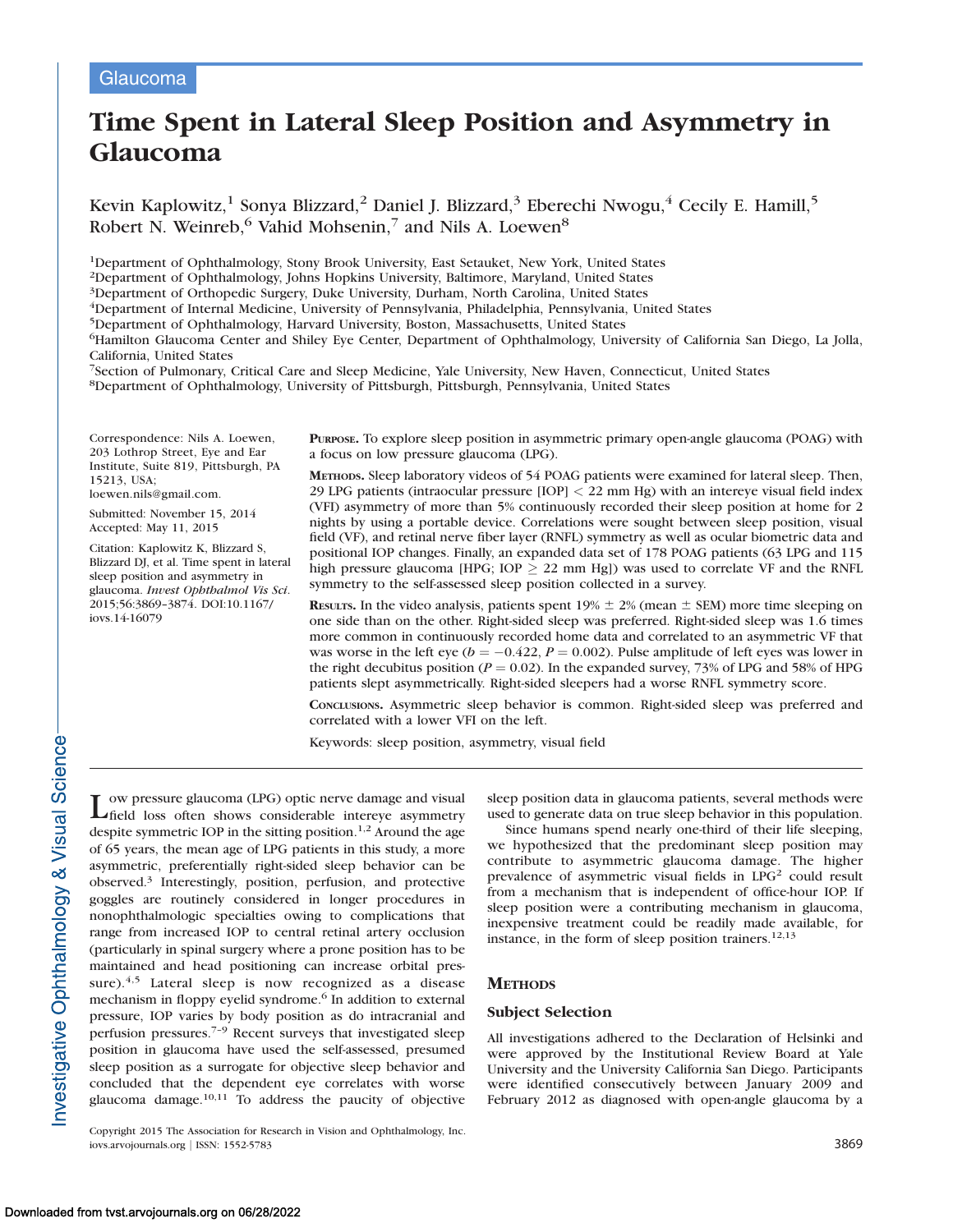glaucoma specialist on the basis of glaucomatous optic nerve changes on slit lamp examination, retinal nerve fiber analysis (Cirrus HD OCT; Carl Zeiss Meditec, Dublin, CA, USA), and glaucomatous visual fields (Humphrey Visual Field II-I; Carl Zeiss Meditec, Jena, Germany) in addition to a comprehensive examination that included gonioscopy. Patients were categorized as LPG if baseline IOP was below or equal to 21 mm Hg without medications, or as high pressure glaucoma (HPG) if IOP was above 21 mm Hg during office hours. The study consisted of three parts. A first analysis examined sleep laboratory videos of primary open-angle glaucoma (POAG) patients. In the second part, LPG patients underwent sleep position monitoring with portable devices and postural pneumatonometry and ocular response analysis measurements. Finally, both LPG and HPG patients took a sleep survey to look for a correlation of sleep position and visual field index  $(VFI)^{14}$  or retinal nerve fiber layer (RNFL) parameters. High pressure glaucoma patients were included to expand the study population and because recent data indicate that POAG may be a continuum of HPG and LPG.15,16

#### Sleep Laboratory Video Analysis

An initial sleep laboratory video analysis investigated whether asymmetric sleep behavior was present in glaucoma patients who were seen in a sleep laboratory. This study group consisted of POAG patients, regardless of IOP. The asymmetry of visual fields was not analyzed in this group. Patients with nonglaucomatous visual field loss, smoking, irregular sleep habits, sleep apnea, or video recordings of insufficient quality were excluded. All subjects were asked to avoid caffeine on the day of the study and keep a regular sleep/wake cycle for the week before the study. Patients were instructed to relax into their normal sleep routines and positions. In this laborintensive process, the initial sleep position was determined first and footage was then advanced in fast-forward continuous view until a movement occurred. Time stamps were documented and the number of minutes spent in the right lateral decubitus, left lateral decubitus, supine, and prone positions were computed. The time spent in the left and right lateral position was expressed as a percentage of total sleep time.

#### At-Home Continuous Sleep Position Monitoring

A different group of patients who had asymmetric LPG was equipped with continuously worn sleep position monitors. To qualify, these patients had to have an untreated Goldmann tonometry IOP of less than 22 mm Hg, reliable visual fields with less than 15% false-positive responses, and 20% fixation losses and an interocular VFI difference of more than 5% (Humphrey Visual Field II-i). One hundred ninety-five charts with ICD 9 code 365.12 were reviewed and 112 were eligible for the study by the response to the survey question and fulfillment of the study criteria. Twenty-nine LPG patients were successfully recruited. Exclusion criteria included self-reported supine sleep position, sleep apnea, IOP 22 mm Hg or greater except during the immediate postoperative period after cataract surgery, diagnosis of secondary glaucoma, or evidence of retinal pathology that could affect the visual field.

Pneumatonometric IOP (Model 30 pneumatonometer; Reichert, Inc., Depew, NY, USA) was measured after sitting in a standard examination room chair for 5 minutes and compared to the IOP in the left and right lateral decubitus position after maintaining each for 5 minutes. For the decubitus positions, the IOP was measured while maintaining that position. All measurements were taken with a deviation of less than 1 mm Hg in the pulse IOP mode. Four measurements were taken for each eye with the ocular response analyzer (version 2.0; Reichert, Inc.) $17$  to determine corneal hysteresis, corneal resistance factor, and corrected IOP. The highest waveform score was selected for each eye.

Patients received training to wear the Embletta X10 sleep monitor (Embla, Broomfield, CO, USA)<sup>18</sup> on an adjustable cloth belt around their abdomen for two nights. Sleep position data were recorded on a  $360^\circ$  scale with 10-Hz resolution (Remlogic; Embla19) and analyzed (Matlab version 7.8; The MathWorks, Inc., Natick, MA, USA) by mean sleep position in degrees and the percentage of total sleep time spent in each of the four sectors. We used the following cutoffs: Time spent with the chest monitor facing  $30^{\circ}$  to  $150^{\circ}$  were counted as leftsided sleep (i.e., left lateral recumbent position),  $150^{\circ}$  to  $210^{\circ}$ were counted as prone,  $210^{\circ}$  to  $330^{\circ}$  were counted as rightsided sleep, and  $330^{\circ}$  to  $30^{\circ}$  were counted as supine. The degree cutoffs were chosen on the basis of our pilot data, which showed good correlation between these numerical values and patient's perception of position.

Average RNFL thickness in micrometers and symmetry scores were obtained for all patients from the most recent (131  $\pm$  68 days prior) optical coherence tomography (OCT) Cirrus examination using the Cirrus HD OCT.

## Expanded Sleep Position Survey

To extrapolate the continuous sleep-monitoring results, 178 POAG patients (63 LPG and 115 HPG patients) with a reliable visual field<sup>20</sup> were prospectively enrolled to assess selfreported sleep position in a survey. Patients were asked to choose to characterize their predominant sleep position as "side," "prone," "supine," or "unknown." Those who chose side as their primary position were further asked to specify whether they were sleeping "mostly on the right," "mostly on the left,'' or ''both sides equal.'' Patients who could not select a primary sleep position or had sleep apnea were excluded. Demographic information, such as sex and ethnicity, was also included. Visual field index and RNFL data were obtained as described.

#### Statistical Analysis

All analyses were performed by using nonparametric analyses with JMP version 9.0 (SAS Institute, Inc., Cary, NC, USA). The primary variable of interest was VFI and its relationship to percentage of time spent in a specific sleeping position. Continuous variables such as VFI and average sleep position angle were also compared with type of glaucoma, a categorical variable, by using a Wilcoxon rank sum test. For continuous variables, analysis of variance test based on a linear fit was used. Categorical variables were compared with a Pearson's  $\chi^2$ test. Based on a postulated effect size of a correlation of 0.6 of sleep position and ocular pathology (VFI being significantly worse) from the limited data available at inception of this study  $(x=0.05,$  sample size  $= 20$ ),<sup>21</sup> there was an approximately 82% chance of discovery. All results were considered significant with a *P* value less than or equal to 0.05.

#### **RESULTS**

#### Sleep Surveillance Video Analysis

There were sleep videos of 54 patients. The average age was 70  $\pm$  12 years, 57% were female, 72% Caucasian, 12% Asian, 9% African American, and 7% Hispanic. On average, glaucoma patients spent  $19\% \pm 2\%$  (mean  $\pm$  SEM) more time sleeping on one side compared to the other (Fig. 1A). Right-sided sleep was slightly preferred (Fig. 1B).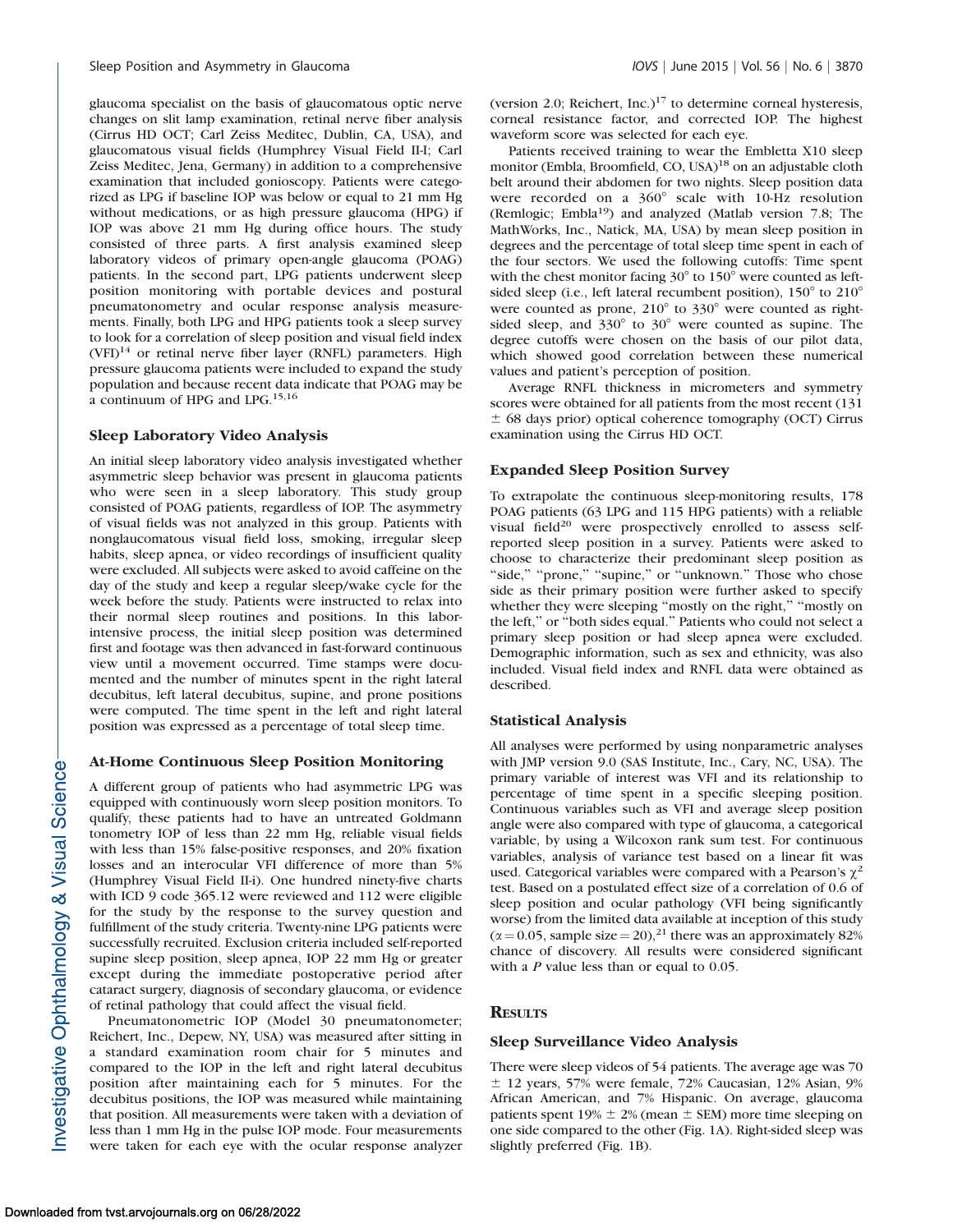

FIGURE 1. Sleep position analysis of video-recorded sleep laboratory glaucoma patients ( $n = 54$ ) with asymmetric sleep. (A) Percentage of time spent sleeping on preferred side. (B) Preferred lateral sleep position. Box and whisker plots with (from top to bottom): 1st percentile (dot), 5th percentile (bar), 25th percentile (box), median (bar), confidence *diamond*, and shortest half (bracket) (most dense 50% of observations).

### Continuous Sleep Position Monitoring

Home Sleep Position Monitoring and Correlation With VFI. Twenty-nine LPG patients participated and successfully recorded their sleep position. The average age was  $63 \pm 14$ years, 62% were female, 70% Caucasian, 23% African American, 4% Hispanic, and 3% Asian. Sleep behavior was visualized by using circle graphs. Figure 2 shows an example from a predominantly right-sleeping patient. The size of each wedge indicates the time spent at the angle shown, while each circle represents 33 minutes.

Right and supine sleep was more common. Similar to the video analysis, patients wearing sleep position monitors also spent the greatest amount of time in the right decubitus position, followed by the supine position, the left decubitus position, and the prone position (Fig. 3). Right-sided sleep was significantly more common than all other positions ( $P = 0.03$ ) and supine sleep was more common than prone sleep  $(P = 0.01)$ .

The mean right VFI was  $87 \pm 14$  and the mean left VFI was 81  $\pm$  20 (P = 0.197), while the average absolute difference was  $18 \pm 11$ . Seventeen patients were categorized as right sleepers and 12 patients were left sleepers (Fig. 4). Right sleepers had a right VFI (90  $\pm$  10) that was not significantly different from the left VFI (88  $\pm$  11; P = 0.725), while left sleepers had an average



FIGURE 2. Sleep position sectors by cardinal sleep position. Right refers to right side facing and left to left side facing.



FIGURE 3. Graphic representation of sleep position in continuously monitored patients. Time spent in the four cardinal sleep positions by patients who underwent home sleep monitoring.

left VFI of 81  $\pm$  13 and an average right VFI of 83  $\pm$  20 (P = 0.795).

However, in the regression analysis, sleep laterality (Fig. 4) had a significant negative association with relative VFI difference of left VFI – right VFI ( $b = -0.422$ ,  $P = 0.002$ ), indicating patients with increasing preference for right-sided sleep had a proportionally more decreased VFI in the left or nondependent eye. Time spent in the prone position was also found to have a significant negative association with relative VFI difference  $(b = -0.79, P = 0.006)$ .

There was no significant association between average RNFL thickness of the dependent eye and sleep position (right sleepers: right eye 70  $\pm$  13, left eye 72  $\pm$  17, P = 0.597; left sleepers: left eye 69  $\pm$  18, right eye 71  $\pm$  12, P = 0.657).

Postural Pneumatonometry and Ocular Response Analysis. There were no pneumatonometric IOP differences between right and left eyes for any given position (Table 1) and no significant difference between the corneal properties in the right and left eye (Table 2). In the right eye, the IOP increased



FIGURE 4. Scatterplot of interocular VFI difference by sleep position. Circle graphs depict continuously recorded sleep position as detailed in Figure 2. Supine and prone position segments are also shown. Sleep laterality is the difference between the percentage of time spent in the right and left sleep position and VFI laterality is expressed as left VFI right VFI. Red line = linear fit model; blue dotted lines =  $left/$ right separation lines.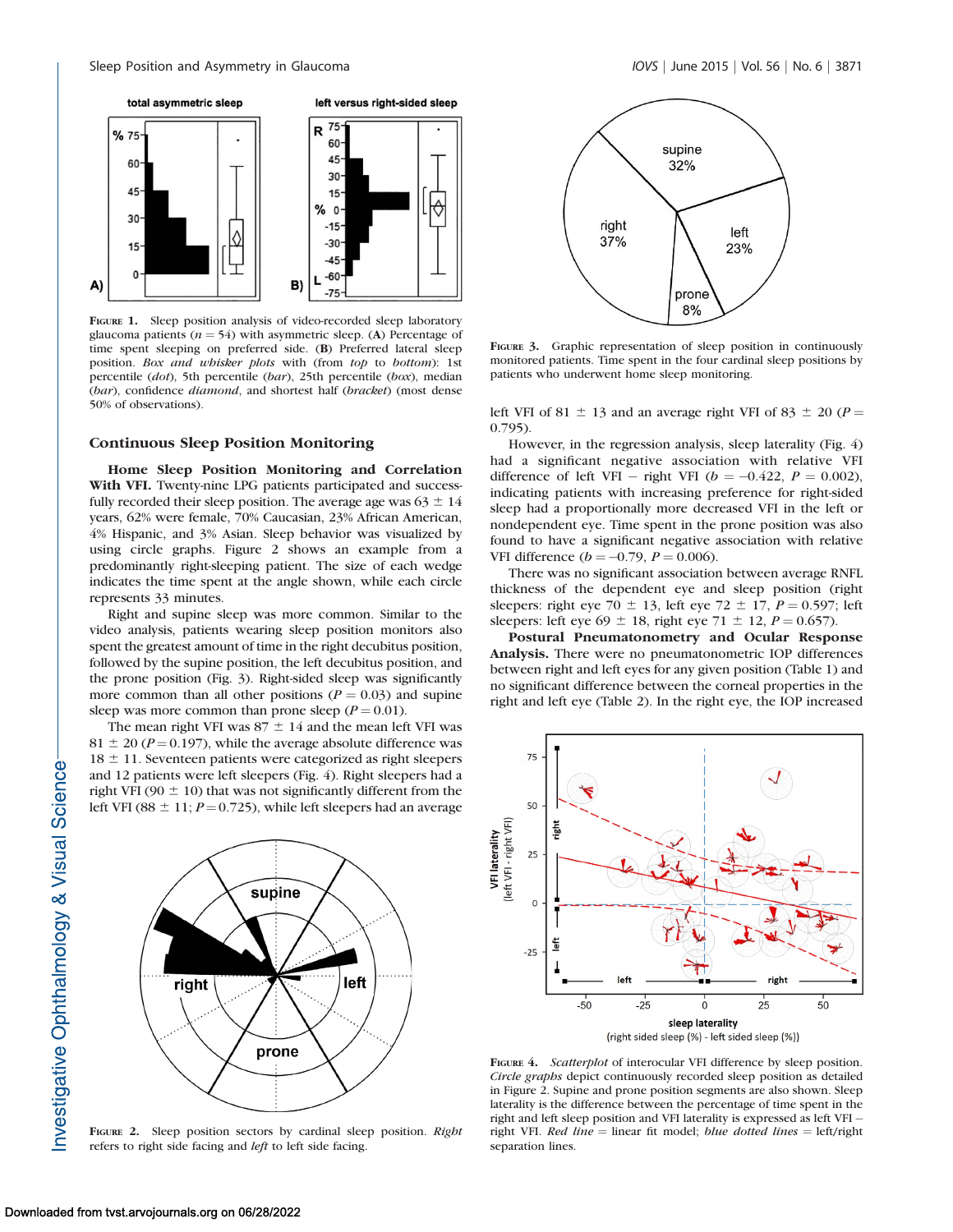| <b>Position</b> | R IOP, mm Hg     | $L$ IOP, mm $Hg$ |      | R PA          | L PA          |      |
|-----------------|------------------|------------------|------|---------------|---------------|------|
| Seated          | $19.7 \pm 1.4$   | $19.9 \pm 1.4$   | 0.84 | $4.7 \pm 3.5$ | $5.1 \pm 2.8$ | 0.36 |
| Right decubitus | $22.4 \pm 1.5^*$ | $21.5 \pm 1.3$   | 0.17 | $6.3 \pm 3.5$ | $4.2 \pm 3.0$ | 0.02 |
| Left decubitus  | $21.7 \pm 1.5^*$ | $21.9 \pm 1.4^*$ | 0.43 | $4.9 \pm 3.7$ | $5.0 \pm 4.9$ | 0.94 |

Mean  $\pm$  standard deviation;  $n = 29$ . L, left eye; PA, pulse amplitude; R, right eye.

 $* P < 0.05$  compared to the seated position.

significantly as compared to the seated position when the right or the left decubitus position was assumed. In the left eye, the IOP only increased in the left decubitus position. The pulse amplitude in the left eye was significantly lower than in the right eye when the right decubitus position was assumed ( $P =$ 0.02). There was no significant association between visual field asymmetry and IOP increase with either decubitus position for either eye ( $P = 0.05$ , 0.39 for both right and left eyes).

## Expanded Sleep Position Survey

All 29 patients who underwent continuous sleep position monitoring also received a survey to assess their predominant sleep position. In those, the objective sleep position in degrees was significantly associated with the self-reported sleep position ( $P = 0.03$ ). The primary sleep position matched the self-reported one in 77% of participants.

The demographic data of all 178 subjects who received the sleep survey (63 LPG and 115 HPG) are displayed in Table 3. Right and left were the most common self-reported positions, 33% and 26%, respectively. Supine position was reported by 16% of participants, while 6% reported a preference for the prone position. The remaining 19% of participants stated equal preference for both right and left sleep position. The mean left and right VFIs were approximately equal in the HPG and LPG subjects. Low pressure glaucoma patients had a greater degree of self-reported sleep position asymmetry than HPG patients (P  $= 0.02$ ; Fig. 5).

The nonparametric testing of the survey data showed as the only significant findings for the subgroups that right-sleeping LPG patients had a lower RNFL spectral-domain OCT symmetry score than nonright sleepers ( $P = 0.03$ ), but no significant difference or correlation was found between left and right RNFL in sided sleepers in either LPG or HPG. When LPG and HPG data were combined as a POAG continuum, right-sided sleepers did have a lower right RNFL thickness ( $P = 0.003$ ) and a lower RNFL symmetry score ( $P = 0.039$ ).

#### **DISCUSSION**

There is limited knowledge about the objective sleep behavior of glaucoma patients or whether a patient's self-assessed, presumed sleep position correlates with the true position. This study tried to fill this void by collecting pilot data by using three different methods to help properly estimate the sample

TABLE 2. Ocular Response Analyzer Results

|                           | <b>Right Eye</b> | Left Eye       | P Value |
|---------------------------|------------------|----------------|---------|
| IOP, mm Hg                | $10.6 \pm 4.3$   | $11.0 \pm 4.1$ | 0.52    |
| IOP, corrected            | $13.1 \pm 4.5$   | $141 + 46$     | 0.13    |
| Corneal hysteresis        | $9.2 \pm 1.6$    | $86 + 22$      | 0.06    |
| Corneal resistance factor | $7.9 \pm 1.6$    | $7.5 \pm 2.0$  | 0.13    |

There was no significant difference between the corneal properties in the right and left eye.

size for future studies when correlating objective sleep position with glaucoma asymmetry and objective sleep position assessment with self-reporting. The initial analysis of sleep laboratory surveillance videos revealed that asymmetric sleep behavior was relatively common and present in more than 25% of glaucoma patients who spent between 30% to 75% of sleep in a lateral position, and more preferred right-sided sleep. Lateral sleep position training is now used to address obstructive sleep apnea or snoring.22,23 Although sleep laterality in adults without sleep pathology has not been studied well, the percentage observed here is consistent with a recent survey of sleep behavior in glaucoma.<sup>10</sup>

We hypothesized that analyzing sleep behavior in LPG would provide an opportunity to discover novel glaucoma mechanisms because of the lack of a significant relationship between IOP or other risk factors and visual field status.<sup>2</sup> The LPG visual field loss is often more asymmetric than  $HPG^{24,25}$ and may manifest earlier and be more pronounced in the left eye than the right eye.2,26–28 There was no significant asymmetry of other known risk factors noted, including low corneal hysteresis or corneal resistance.17,29–31 Exposure to an asymmetric risk factor that occurs at night has potential to be significant because we spend, on average, nearly 8 hours asleep, $32$  enough for lateral sleep to be a recognized disease mechanism in floppy eyelid syndrome.<sup>6</sup> To increase the chance of discovery, LPG patients were selected who had an established asymmetric visual field damage. We took advantage of the increased statistical testing power from correlating the recently introduced continuous VFI<sup>14</sup> with the continuous data from wearable sleep position monitors.18 We expected the correlation between sleep position and glaucomatous damage to be more pronounced in LPG patients than in HPG patients since LPG patients are more sensitive to positional changes $33$ and may experience more pronounced translaminar pressure gradients<sup>34</sup> as ocular perfusion adjusts.<sup>35</sup>

TABLE 3. Demographic and VFI Information of LPG and HPG Subjects (Mean  $\pm$  SD)

|                         | LPG,<br>$n = 63$ | HPG,<br>$n = 115$ | P Value |
|-------------------------|------------------|-------------------|---------|
| Age, y                  | $64 \pm 15$      | $72 \pm 12$       | 0.01    |
| Sex, $%$                |                  |                   | 0.41    |
| Female                  | 73               | 57                |         |
| Male                    | 27               | 43                |         |
| Ethnicity, %            |                  |                   | 0.31    |
| Caucasian               | 71               | 64                |         |
| African American        | 18               | 25                |         |
| Hispanic                | 7                | 9                 |         |
| Asian                   | 4                | 2                 |         |
| VFI right eye, %        | $88.0 \pm 22.3$  | $80.2 \pm 24.7$   | 0.72    |
| VFI left eye, %         | $83.2 \pm 18.9$  | $79.1 \pm 23.0$   | 0.35    |
| Absolute VFI difference | $15.4 \pm 17.0$  | $15.0 \pm 19.1$   | 0.85    |
| IOP, mm Hg              | $14.1 \pm 5.4$   | $17.5 \pm 4.1$    | < 0.01  |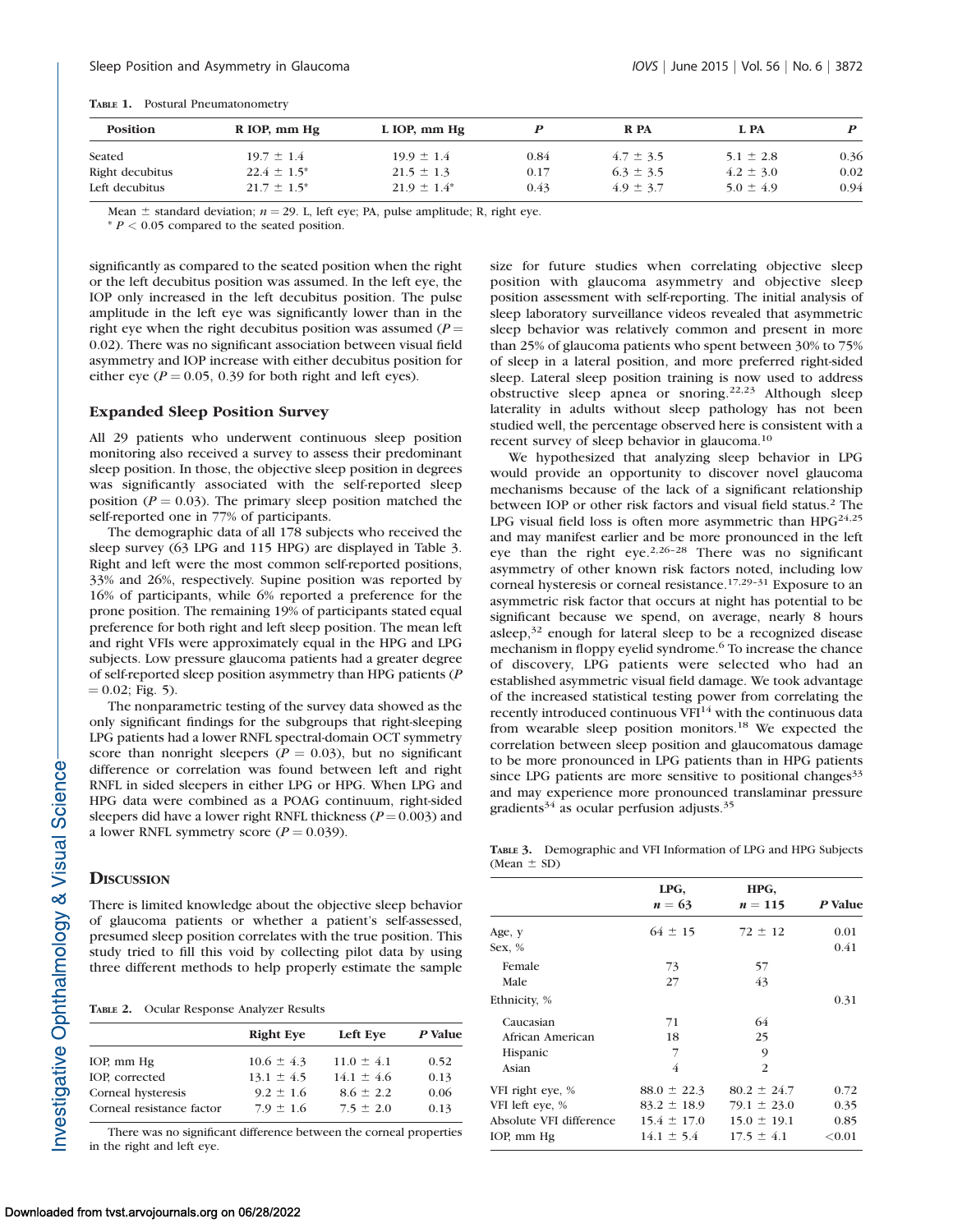

FIGURE 5. Glaucoma type versus percentage asymmetric. Low pressure glaucoma and HPG subjects were classified as asymmetric if interocular VFI difference was greater than 5%.

Continuously recorded sleep behavior of LPG patients showed that they tended to sleep more on the right side and had moderately correlated worse left visual fields. This result is different from recent survey results that used the presumed sleep position in lieu of objective sleep behavior.<sup>10</sup> The survey by Kim et al.<sup>10</sup> found that the dependent eye is correlated with a worse visual field. In our study, the mean IOP increased similarly to that found in other studies<sup>8,35,36</sup> but not asymmetrically upon changing from the sitting to the lateral decubitus position. The only significant asymmetric finding that was higher in the right eye than the left was the pulse amplitude in the right lateral decubitus position. A limitation of our study was that we did not formally measure blood flow. Although it is tempting to speculate that the lower pulse amplitude we found in nondependent left eyes with worse visual fields may be related to a relatively decreased perfusion in these eyes, this cannot be concluded because the lower amplitude is a reflection of both blood flow and ocular rigidity.<sup>37</sup> Nevertheless, these individuals may be more susceptible to autonomic dysfunction that includes cardiac output.<sup>38</sup> Decreased sympathetic output and increased vagal tone can be demonstrated in the right decubitus position when compared to left decubitus and supine positions. In congestive heart failure patients, this preferential sleep pattern has been interpreted to be a mechanism to normalize the imbalance of increased cardiac sympathetic activity and decreased vagal tone.39,40

The results from our expanded sleep position survey cast doubt on whether it is possible to deduct objective sleep behavior via self-assessed preferential sleep position. The only significant observation in the expanded component was that after combining LPG with HPG to a POAG continuum, presumed right-sided sleep was associated with a lower rightsided RNFL, contradicting the objective sleep-monitoring results.

Our study was explorative in nature and used three different methods to gather different aspects of sleep in glaucoma that will help to establish recruitment needs for future interventional studies. If causality can be demonstrated, sleep position training that is used in obstructive sleep apnea to modify risks<sup>12,13,22,23</sup> could be used here as well. Any such study has to consider potential risk of modifying sleep position. For instance, while  $30^{\circ}$  head-up positioning lowers IOP,<sup>41</sup> as little as  $6^\circ$  head-down positioning may cause peripapillary RNFL changes and even scotomas.<sup>42</sup>

In conclusion, LPG patients often have objective, asymmetric sleep behavior and prefer right-sided sleep, which was moderately correlated to lower VFI scores in the left eye. Additionally, asymmetric sleep was correlated with a lower symmetry RNFL score.

#### Acknowledgments

Supported by an American Glaucoma Society Mentoring for Advancement of Physician-Scientists (MAPS) award.

Disclosure: K. Kaplowitz, None; S. Blizzard, None; D.J. Blizzard, None; E. Nwogu, None; C.E. Hamill, None; R.N. Weinreb, None; V. Mohsenin, None; N.A. Loewen, None

#### References

- 1. Krupin T, Liebmann JM, Greenfield DS, et al. The Low-pressure Glaucoma Treatment Study (LoGTS) study design and baseline characteristics of enrolled patients. Ophthalmology. 2005;112: 376–385.
- 2. Greenfield DS, Liebmann JM, Ritch R, Krupin T. Low-Pressure Glaucoma Study Group: visual field and intraocular pressure asymmetry in the low-pressure glaucoma treatment study. Ophthalmology. 2007;114:460–465.
- 3. De Koninck J, Lorrain D, Gagnon P. Sleep positions and position shifts in five age groups: an ontogenetic picture. Sleep. 1992;15:143–149.
- 4. Hwang J-W, Jeon Y-T, Kim J-H, Oh Y-S, Park H-P. The effect of the lateral decubitus position on the intraocular pressure in anesthetized patients undergoing lung surgery. Acta Anaesthesiol Scand. 2006;50:988–992.
- 5. Stambough JL, Dolan D, Werner R, Godfrey E. Ophthalmologic complications associated with prone positioning in spine surgery. J Am Acad Orthop Surg. 2007;15:156-165.
- 6. Figueira EC, Chen TS, Agar A, et al. LESCs: Lateralizing Eyelid Sleep Compression Study. Ophthal Plast Reconstr Surg. 2014; 30:473–475.
- 7. Liu JH, Sit AJ, Weinreb RN. Variation of 24-hour intraocular pressure in healthy individuals: right eye versus left eye. Ophthalmology. 2005;112:1670–1675.
- 8. Lee T-E, Yoo C, Kim YY. Effects of different sleeping postures on intraocular pressure and ocular perfusion pressure in healthy young subjects. Ophthalmology. 2013;120:1565– 1570.
- 9. Malihi M, Sit AJ. Effect of head and body position on intraocular pressure. Ophthalmology. 2012;119:987–991.
- 10. Kim KN, Jeoung JW, Park KH, Kim DM, Ritch R. Relationship between preferred sleeping position and asymmetric visual field loss in open-angle glaucoma patients. Am J Ophthalmol. 2014;157:739–745.
- 11. Kim KN, Jeoung JW, Park KH, Lee DS, Kim DM. Effect of lateral decubitus position on intraocular pressure in glaucoma patients with asymmetric visual field loss. Ophthalmology. 2013;120:731–735.
- 12. Van Maanen JP, Meester KAW, Dun LN, et al. The sleep position trainer: a new treatment for positional obstructive sleep apnoea. Sleep Breath. 2013;17:771–779.
- 13. Van Maanen JP, de Vries N. Long-term effectiveness and compliance of positional therapy with the sleep position trainer in the treatment of positional obstructive sleep apnea syndrome. Sleep. 2014;37:1209–1215.
- 14. Bengtsson B, Heijl A. A visual field index for calculation of glaucoma rate of progression. Am J Ophthalmol. 2008;145: 343–353.
- 15. Mansouri K, Liu JHK, Weinreb RN, Tafreshi A, Medeiros FA. Analysis of continuous 24-hour intraocular pressure patterns in glaucoma. Invest Ophthalmol Vis Sci. 2012;53:8050–8056.
- 16. Mottet B, Aptel F, Romanet J-P, Hubanova R, Pépin J-L, Chiquet C. 24-hour intraocular pressure rhythm in young healthy